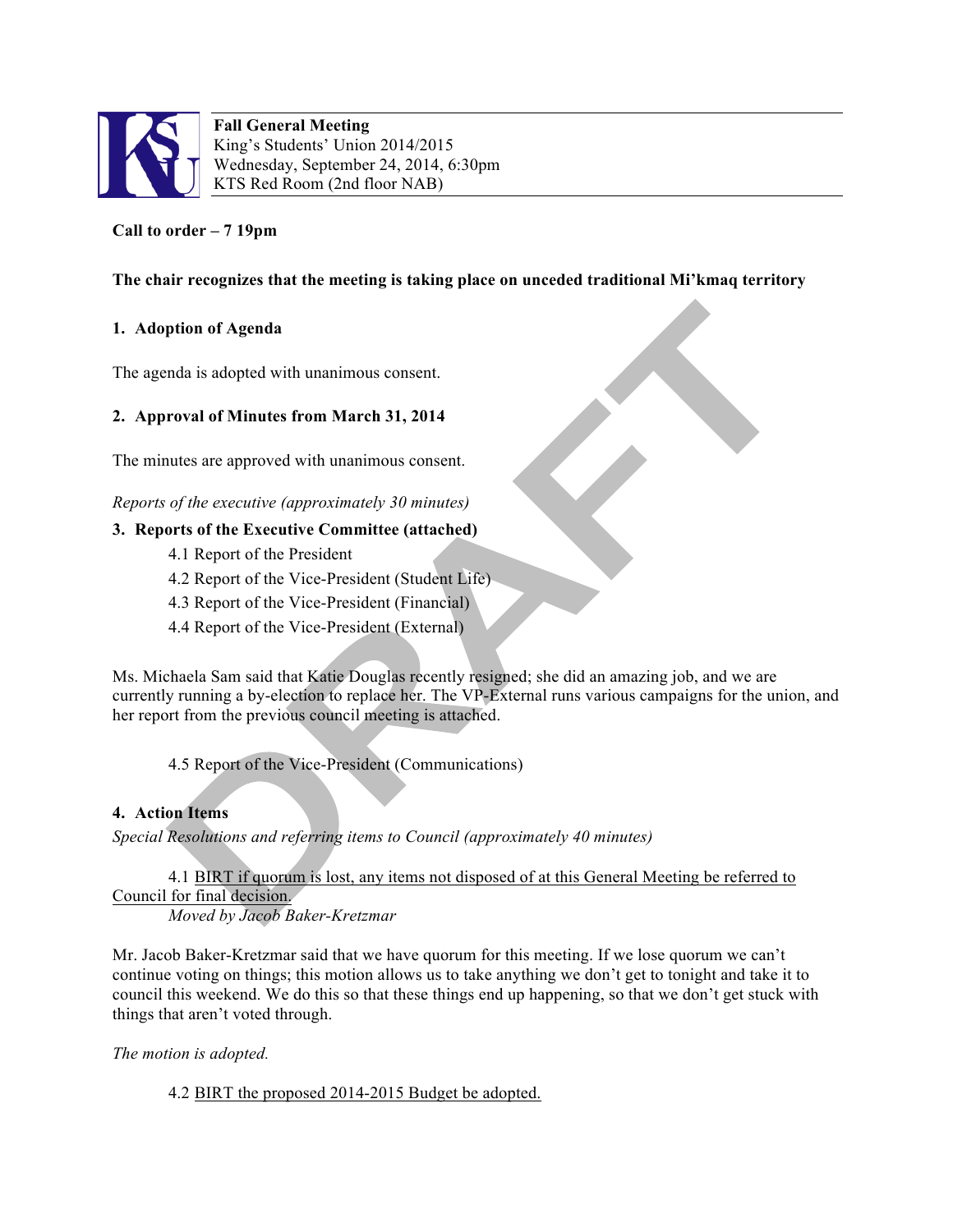### *Moved by Emily Rendell-Watson*

Ms. Emily Rendell-Watson said that there is a typo in the budget – the revenue should read 131,959.14\$. In the spring we budgeted for anticipated enrollment; when enrollment changed we had to rebudget. Budget process always involve consultation with UHPs, staff members, councillors, ect. We look at past year's spending, where we can make and would like to see changes. We go back and forth a lot, these numbers are not the product of just one or two meetings.

There are a lot of areas in the budget that we weren't able to touch in rebudgeting – they are either already spent or are already set, like staff-people contracts. Insurance, the legal fund, auditing have either been spent or are set. Many of the expenses are numbers like this.

A lot of places we're taking 50, 100\$ here and there. We didn't have a line for ad hoc the previous year, we added it last spring as a committee. We set that amount to a hundred dollars. We didn't change the amount given to elections committee, because it works hard for an intense period of time. They dedicate a lot of time. We had a President's/Executive line last spring, but that is gone because we have to get rid of things that aren't absolutely necessary. That would normally go towards things like snacks. Academic committee stayed the same, and some people will be elected to that tonight. Similar to elections. Finance committee came down by 50\$ because it is relatively small. We would have had a yearbook line, which wasn't spent for the last book, because we produced two books in the last academic year. That book has now gone to press, but we have decided to not produce a yearbook in the future. Bylaw reviewed stayed the same. External affairs was cut because the campaign line accounts for those meetings. Sustainability came down to 100\$ to be in line with other committees.

The numbers on the left are from the previous year  $-\text{not}$  from the spring, but last year's 2013/2014 budget. The numbers on the right are the suggested budget.

Executive changeover changed from 250\$ to 200\$, because it has to support a changeover of 10 people. The contingency fund is roughly 3.5% of the budget, what you typically try to aim for. We do have an unbalanced bottom line that will draw from the contingency fund.

The next change was office supplies – something that the campaigns coordinator spoke to. Came down by about a hundred dollars based on numbers from previous years. Awards line – goes towards the awards night in the spring, buying new plaques, engravings, K-pins, ect. The SLVP felt the line could go down to 600\$. Campaigns – was set at 2000\$, has been cut to 1500\$. Katie the former External VP helped come up with this number, and we're confident that the incoming External VP will be able to work with this number.

Events – the SLVP is gearing up for a particularly thrifty year this year. 500\$ was cut, bringing it to 1000\$. Yearbook was brought down to 500\$ - we are not creating a yearbook any more. This is still in the budget because we haven't paid for the 2013/2014 yearbook yet – the invoice will come in soon. In the future that line won't be in the budget.

Sustainability – worked with the Sustainability office to create a new budget for the line, to bring it in line with the campaigns line. It's back to 900\$, where it was in the last budget.

Travel and conferences was set at 3500\$; we sent four people to the CFS General meeting in the summer, and we wanted to send two or three to the GM in the fall. Because of the financial situation we are just sending one, Michaela, bringing the line down.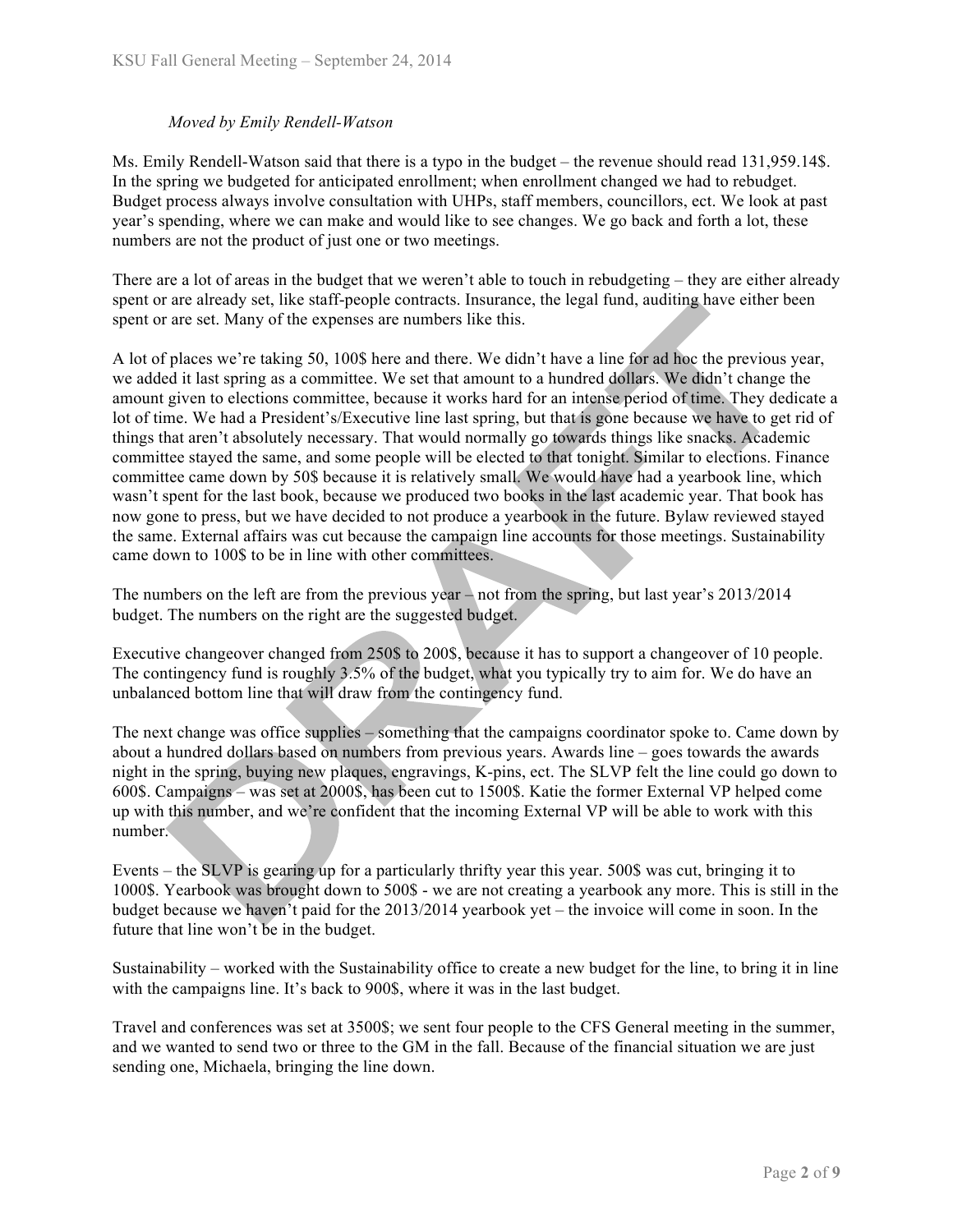This leaves us with a deficit of  $\sim$ 350\$. The reason we have a deficit is because it has to be posted a week before the general meeting; we didn't have final enrollment numbers then. The drop date has now passed, so we were able to update the numbers, giving us this deficit.

*Ms. Emily Rendell-Watson moved to amend the budget by subtracting 352.98\$ from the contingency fund of the 2014/2015 budget.*

#### *Duly seconded.*

Ms. Emily Rendell-Watson said that we're looking to take the amount of the deficit out of the contingency fund to cover the shortfall.

*The amendment is adopted.*

Mr. Curran McConnell asked if we have any assets or debts.

Ms. Emily Rendell-Watson said that the bottom line would reflect any assets or debts – it is currently at zero.

Mr. Peter Howe asked if the things that weren't discussed couldn't be changed because of contracts.

Ms. Emily Rendell-Watson said only the staff people had contracts, but things like insurance have already been paid.

Mr. Peter Howe asked for an elaboration of photocopying, internet, and campus safety.

Ms. Emily Rendell-Watson said that photocopying is based on what we did last year. We decided to do it differently this year, taking societies and frosh week out of the line and drawing their printing fees from their levies. The money goes towards agendas, the pages you have with you now, ect.

Telephone lines and internets – we have a phone line and several computers in the office.

Campus safety – this is the budget for the campus safety coordinator. Goes towards workshops, speakers, similar to the sustainability line.

Mr. Jacob Baker-Kretzmar said that the campus safety line is lower because sexual health products have been removed from the line – the total has actually gone up, but has been split into two lines.

Mr. Connor Johnson asked about the staff cellphones – why is there a need for them?

Ms. Emily Rendell-Watson said that they were included in the telephone line previously, they have been moved out for transparency. Hasn't changed.

Ms. Michaela Sam said that there's a typo – it says proposed instead of amended. This budget has already been proposed and has passed, we're just amending this because of enrollment numbers.

*Ms. Michaela Sam moved to amend the motion by striking out proposed and replacing it with amended.*

*The amended is adopted.*

Mr. Benjamin Singbeil asked if the budget reflects the surplus from last year.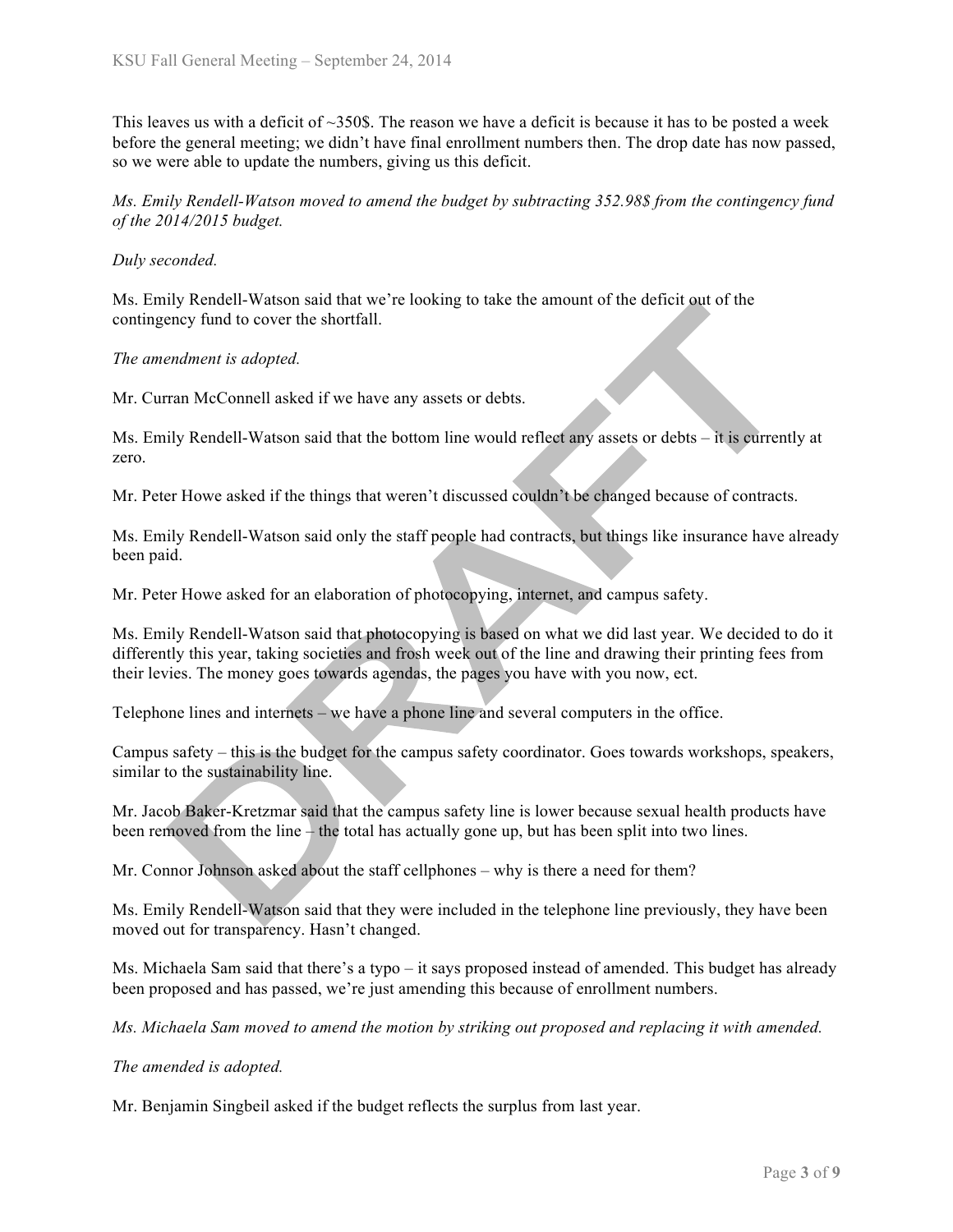Ms. Emily Rendell-Watson said that that number goes into savings.

Mr. Benjamin Singbeil asked how that works – can we know how much there is? What is it used for?

Ms. Emily Rendell-Watson said that the revenue isn't money that we start with at the start of the year- it comes in throughout the course of the year. We had several expenses over the summer, and haven't received student fees for this year yet. The previous year's savings are not in this budget.

Ms. Sarah asked why the legal fund was doubled from last year.

Ms. Emily Rendell-Watson said this is based on stuff life contracts, we're hoping to do risk-management this year. Can account for stuff that we aren't anticipating but that may need a lawyer.

Ms. Claire Bernard asked about the dishwasher – the KSU didn't give the money, they loaned it, and the loan repayment isn't reflected in the budget.

Ms. Emily Rendell-Watson said that we don't reflect loans in the budget, because the money will be coming back to us. It isn't reflected either way. Some of the Wardroom finances are confidential, so there are issues with putting that in the budget.

Ms. Joy Shand asked if there's a plan for managing the Galley deficit – 360\$?

Ms. Michaela Sam said that the Galley is managed by the hospitality manager. It also has a board of directors, who is responsible for ensuring the financial stability of the Galley. We started with certain principles, like affordability and local food. Can't speak to specifics about the plan, because the board hasn't met yet, but you can talk to me about any issues.

Mr. Peter Howe asked what happens to contingency money if it is unspent.

Ms. Emily Rendell-Watson said it would continue over to the next year. Happy to talk about this during office hours, but we never reflect the amount carried over.

*Mr. Alex Bryant moved to amend contingency line in the Galley Levy section by striking out 2492\$ and replacing it with 2132\$.*

The Galley levy, after we rebudgeted for enrollment, went down. We still need to mark down the contingency line to account for that.

*The amendment is adopted.*

Mr. Kevin Brown asked where the contingency money that isn't spent actually goes.

Ms. Emily Rendell-Watson said that it goes to our savings account.

*Ms. Emily Rendell-Watson called the question.*

*Duly seconded.*

*BIRT that the amended 2014/2015 budget be adopted.*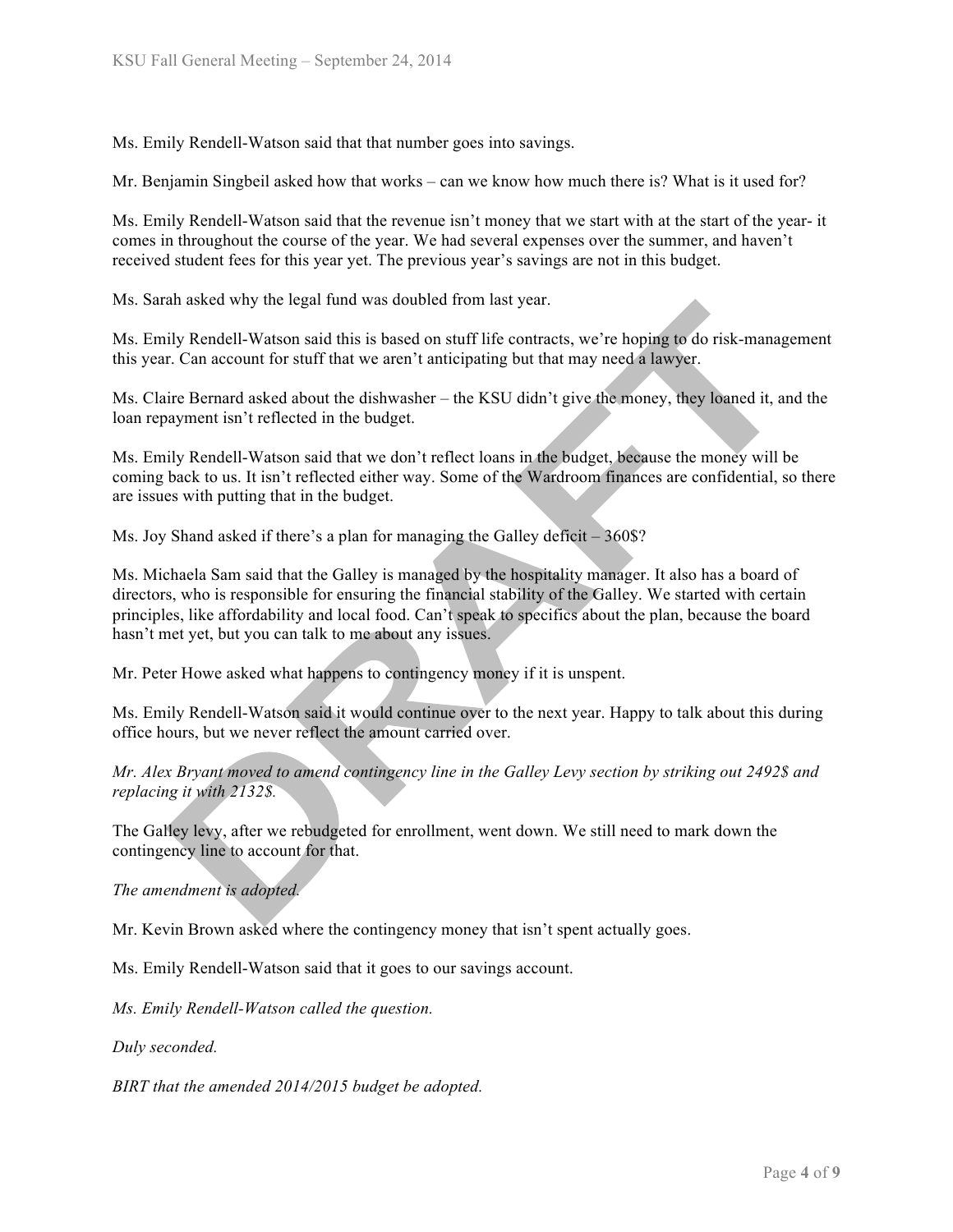*Debate closed. The motion is adopted as amended.*

### 4.3 BIRT the amended Bylaws and Operations Policy be adopted. *Moved by Jacob Baker-Kretzmar*

Mr. Jacob Baker-Kretzmar said that underlined things are being added, stricken items are being removed. Campus safety, external affairs, and finance committees are being changed. Because the KSU is registered with the province, we have to have legal bylaws. Bylaws are things we have to follow; operations dictates how we operate on a day to day basis. The bylaw committee recommends these changes.

Campus safety – the starting paragraph is edited for clarity and redundancies. A day student representative is replaced with a day student society's representative, appointed by the DSS executive – similar to the DSS rep on council. Patrol representative, also very vague, is replaced by a patrol supervisor and the wardroom staff manager. Felt that it was important for these people to be on the committee.

Ms. Joy Shand asked if the patrol supervisor is meant to be different from the DSS representative.

Mr. Jacob Baker-Kretzmar said yes, to maintain the number of people on the committee. It's an open committee, anyone who wants to can come. The mandate is changing – two meetings per year, outline of their goals in meetings, and a mandated report to council are now all required.

Ms. Joy Shand asked what programs we have.

Mr. Jacob Baker-Kretzmar said the campus safety coordinator, Emma Kenney, runs programs on campus. You can email her at campussafety@ksu.ca, and arrange a meeting. One thing she does is coordinates the sexual health products on campus.

External affairs – the name is changing to the external action committee, to better represent what it does. This is taking the place of Action! King's. A day student rep and first year rep are being removed from the committee – this is very vague, no process to elect them, and this is also an open committee – anyone who wants to participate already can. Residence representative has been changed to either the Chair of Bays or President of Alexandra Hall, again for clarity. Makes it easier to pick someone to fill the role, and provides someone who has actually been elected by students. Adding the campus safety coordinator and the sustainability officer. Felt it was important for them to be on this committee because it ties in to their roles. Mandate has also been expanded and clarified. Now mandated to organize action, prepare materials, support CFS and the union, and educate students about campaigns and issues.

Finance committee – four general members (who will be elected tonight) will be elected at the first council meeting of the year. Finance only makes recommendations, not decisions – focuses on council, and so can be elected just by council. We need a finance committee early in the year, because we have so many societies looking for funding early in the year. In the past that is how the committee has function, it's usually elected at the first council meeting, we're just fixing the bylaws. There was a typo regarding the fiscal year – now April  $1 -$  March 31 instead of September  $1 -$  August 31. We're also moving this into the operations policy from bylaws. Bylaws are things that affect the entire membership, that need to be accountable to everyone, and that council shouldn't have jurisdiction over. Finance can't make binding decisions, is a committee for council, so it should be moved to operations to designate it as such.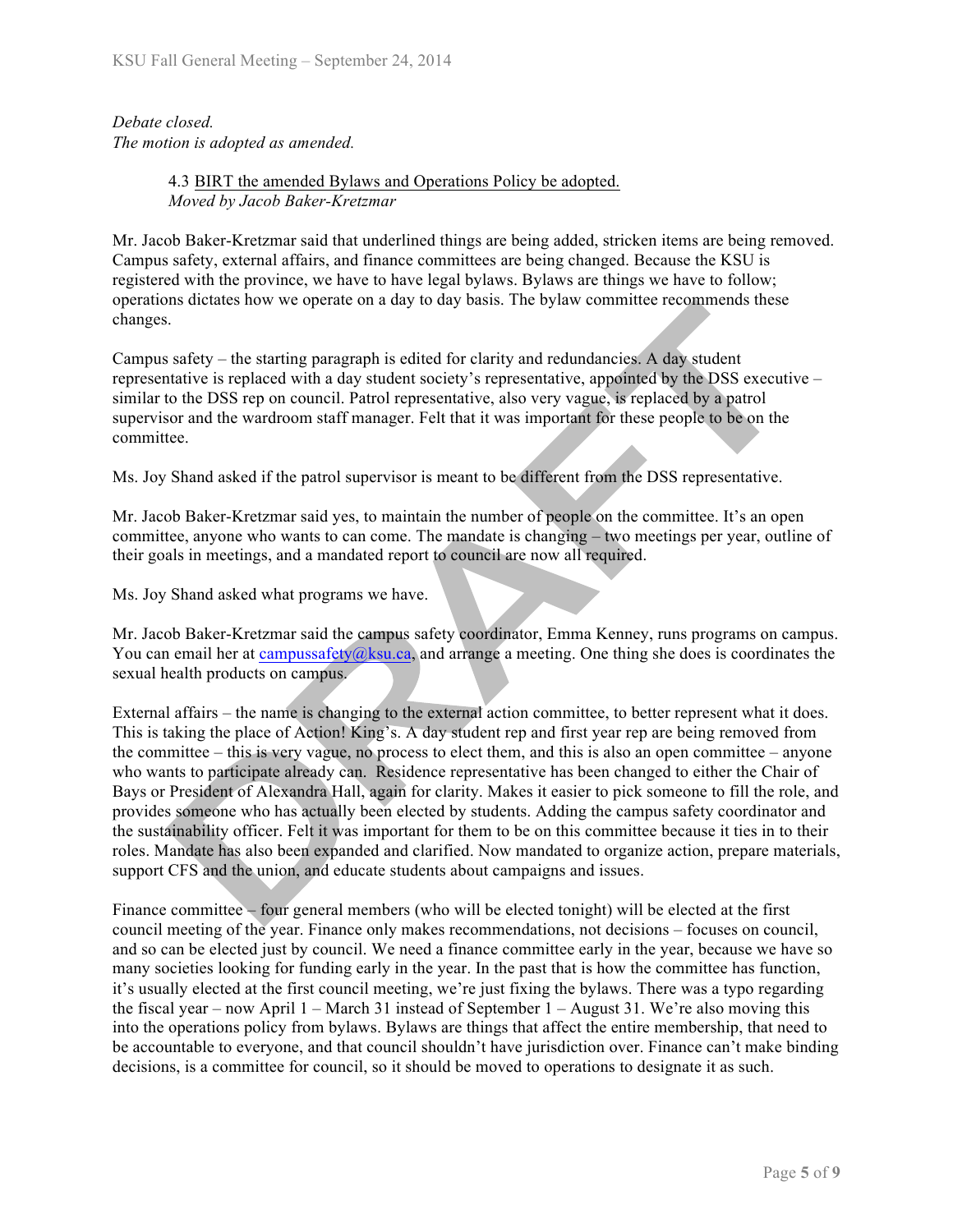Mr. Peter Howe asked about the external actions committee – is the position offered or required? Can it be declined?

Mr. Jacob Baker-Kretzmar said that they can decline; in the case of the council rep, there is a mechanism to hold an election for the spot if both do decline, and we'd do something similar here.

Mr. Sam Gleave asked about the role of the finance committee  $-$  is it less important? Why is it moving to operations?

Mr. Jacob Baker-Kretzmar said it's being moved to operations because it can only make recommendations – it couldn't do something like amend the budget. Bylaw committee is in the bylaws because it changes how the union can actually govern.

Ms. Emily Rendell-Watson said that finance acts as a filter – goes through questions and changes that need to be made regarding funding requests, shortening council debates. Looked into executive honoraria last year, and reviews the budget before it comes here. Talks through things, but isn't a decision making body.

Mr. Sam Gleave said that funding requests and honoraria should have a decree of honoraria from council.

Ms. Emily Rendell-Watson said that it shouldn't; council is elected by the students, and it should be that representative body making the final decisions on these sort of things.

Ms. Michaela Sam said that having it in operations is a reflection of the fact that when we vote on the budget the vote resides in the membership and not in the finance committee. It is also a practical change, so that we can have the committee start early in the year before the AGM.

Mr. Jacob Baker-Kretzmar said that changes to the operations committee would be special motions, and would require extra notice – it is still difficult to change.

*The motion is adopted.*

Ms. Haritha Popuri said that there will be as many votes as there are blanks for the upcoming items.

*Items concerning committee elections and reports (approximately 40 minutes)*

| 4.4 BIRT                                                                                            |     |  |                                                     | and |
|-----------------------------------------------------------------------------------------------------|-----|--|-----------------------------------------------------|-----|
| be appointed to Elections Committee for the 2014-2015 academic year, effective Friday September 26, |     |  |                                                     |     |
| 2014. BIFRT                                                                                         | and |  | be appointed as alternate members of the Committee. |     |
| Moved by Jacob Baker-Kretzmar                                                                       |     |  |                                                     |     |

Mr. Jacob Baker-Kretzmar said that the elections committee is chaired by the CRO. Normally elected in March, but we didn't get to it at the last GM so we're doing it now. They help take votes, count ballots, organize speeches, etc. There is a date in this motion – we needed an elections committee to run the election that we're currently in, so we elected an interim committee at the last council meeting. The date allows the new committee to take effect after the current election is done, so that the current committee can finish the election that they started.

*Ms. Emma CRO nominated Erica Guy, Meg Shields.*

*Ms. Margaret Hazen self nominated.*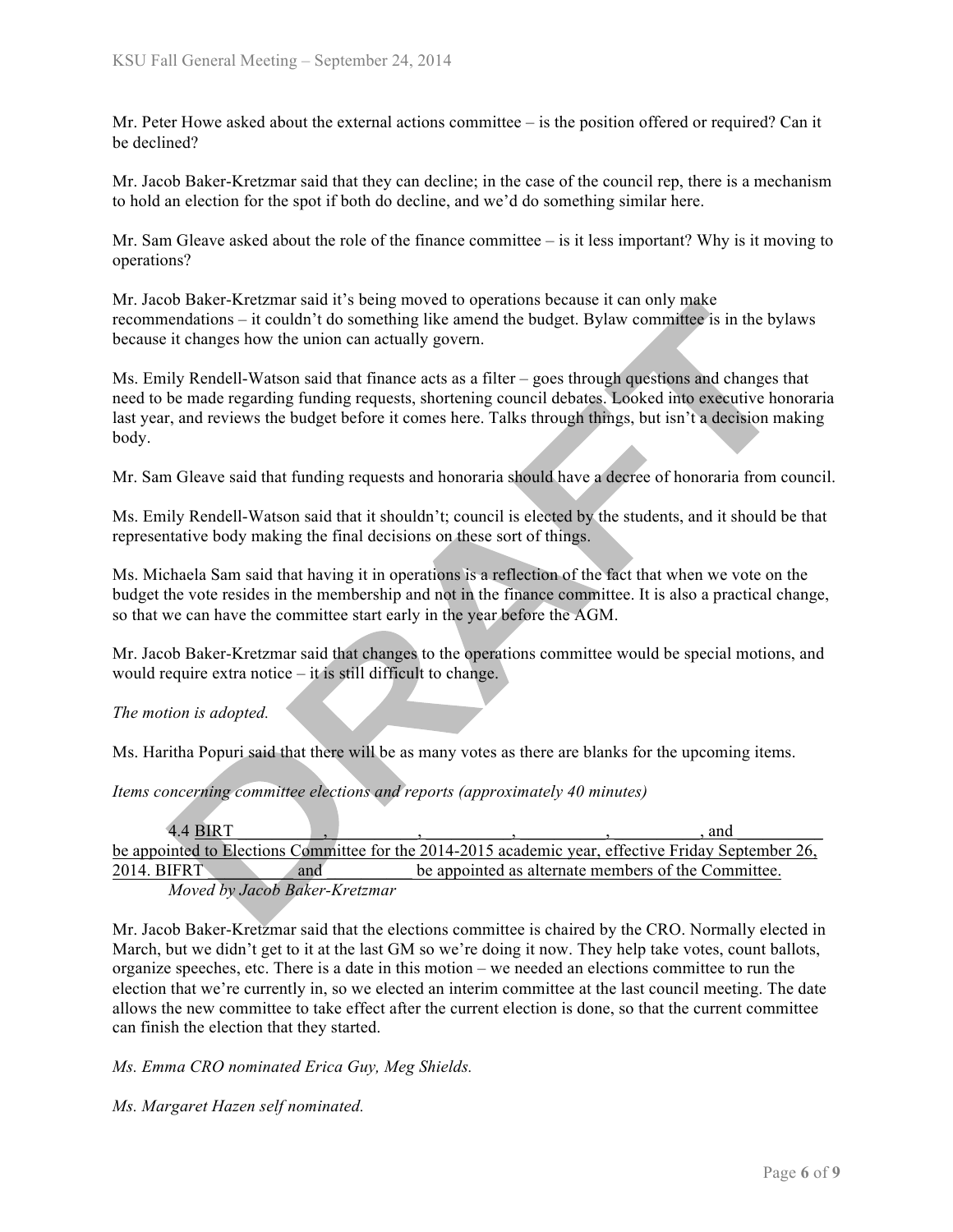*Ms. Emma CRO nominated Jake Clancey-Edwards, Bryn Shaffer, and Thomas Goessaert.* 

*Ms. Claire Burnard called quorum.*

Ms. Haritha Popuri said we have three options; we can wait and try to reobtain quorum, set a time for another AGM, or we can adjourn.

Ms. Margaret Hazen asked how many we need.

Ms. Haritha Popuri said seven more.

*8 52pm – break to regain quorum*

*9 04pm – call to order*

Ms. Haritha Popuri said we are about halfway through the agenda, but this part will go very quickly. Nominations for elections committee are still open – we have six for regular members, alternates will be elected afterwards. Nominations are now closed.

Ms. Emma Morris said that Erica Guy has been on elections committee this year and last; she has lots of experience and enthusiasm.

Ms. Meg Shields said that she is on interim elections committee right now and loves it.

Ms. Margaret Hazen said she is currently the longest running member of the elections committee. She was deputy returning officer last year. Counted for three different elections, has the most experience.

Ms. Emma Morris said that Jake Clancey-Edwards is also on the interim committee, has been a great asset, organized and cheerful.

Ms. Bryn Shaffer said that she is also on the interim committee, loves helping with it.

Mr. Thomas Goessaert said that he has passed grade 11 math; he has never been on the committee but has been in an election. Loves everyone on the list.

*The six blanks are filled with the six names with unanimous consent.*

Mr. Taylor Syracuse said that we don't need motivations if there are six blanks and six people.

Mr. \_\_\_ nominated Daniel Class as alternate.

Mr. **nominated Nick Harrison as alternate.** 

*The two blanks for alternate are filled with the two names with unanimous consent.*

*The motion is adopted as amended.*

| 4.5 BIRT                                   |  | and | be appointed to Finance |
|--------------------------------------------|--|-----|-------------------------|
| Committee for the 2014-2015 academic year. |  |     |                         |

*Moved by Emily Rendell-Watson*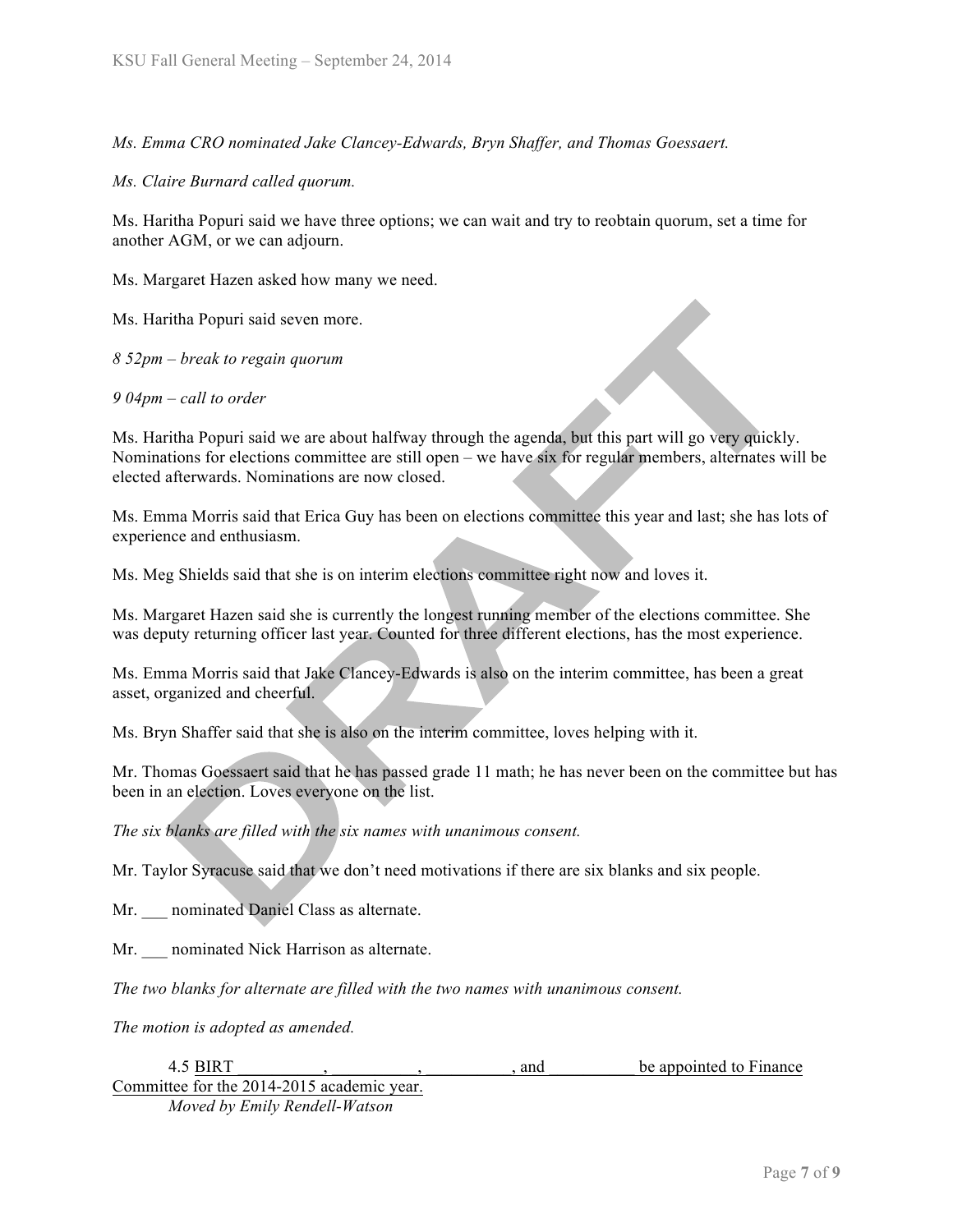Ms. Emily Rendell-Watson said that finance committee meets weekly or bi-weekly to review funding requests, travel bursaries, and look into exec honoraria, provide input on the budget, ect.

*Ms. Emily Rendell-Watson nominated Joy Chan, Nicki Folley, Benjamin Singbeil, Elizabeth Diniz, Camille Malcolm, and Nuala Polo.* 

Ms. Emily Rendell-Watson said that Joy is a lovely person, is currently the front desk supervisor, was the chapel treasurer, was a previous comptroller, and wants to be on the committee because she has experience and would like to be more active in the KSU.

Ms. Emily Rendell-Watson said that Nicki Folley would like to be more involved with the KSU; she both appreciates the union and loves King's as a community. She would like to be able to work with other students to get more involved and foster the King's community. She appreciates the role that finance committee plays.

Ms. Emily Rendell-Watson said that Benjamin Singbeil was the finance guy for frosh week, definitely organized and efficient, extremely pleasant, and his previous experience with frosh week would be very helpful to have on the committee.

Ms. Elizabeth Diniz said that she is in first year and would like to get involved. Would like to know where her dues are going; she is a female from a low income family and would like all voices to be represented. Was a secretary in her high school's student council, and has experience budgeting.

Ms. Emily Rendell-Watson said that Camille Malcolm is a science student and a varsity athlete. She feels that it would be great to have those constituencies represented on committees, and would like to be included in the decision making process at King's.

Ms. Nuala Polo said she is also in first year; was involved with finances in high school, and worked closely with the student council. Has worked in the financial process, and really likes math. A very dedicated person, willing to make this time commitment.

Ms. Haritha Popuri said that everyone gets four votes, maximum of one per nominee, and you do not have to use all of your votes. It is appropriate to vote yourself if you put your name forward.

There is a three way tie for the fourth position; we will have another vote, where every person has two votes, between Elizabeth Diniz, Camille Malcolm, and Nuala Polo.

*The blanks are filled by Joy Shand, Benjamin Singbeil, Nuala Polo, and Elizabeth Diniz.* 

*The motion is adopted as amended.*

4.6 BIRT \_\_\_\_\_\_\_\_\_\_, \_\_\_\_\_\_\_\_\_\_, and \_\_\_\_\_\_\_\_\_\_ be appointed to Bylaw Review Committee for the 2014-2015 academic year. *Moved by Jacob Baker-Kretzmar*

Ms. Michaela Sam said we have lost quorum. These meetings do take a long time, and these meetings are important. We are quite far in the agenda. Recommends we move to adjourn.

*Mr. Jacob Baker-Kretzmar called quorum.*